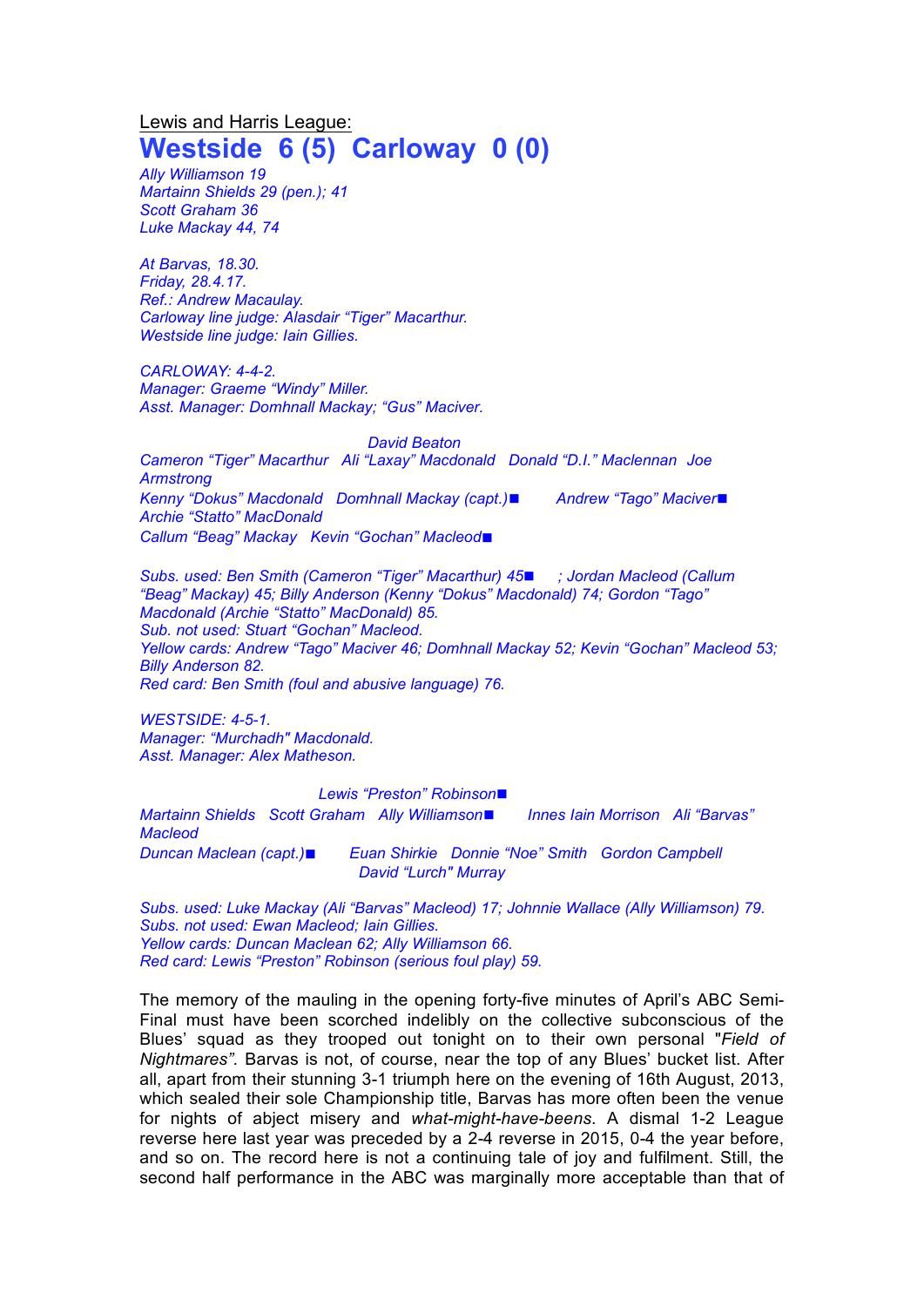the first, giving a limited hope of a fair result, but the counter-argument to that would be that a side who are three-up and have another daunting contest lined up on the Friday against Athletic are hardly likely to burst their blood vessels attempting to further subdue a punchless opponent.

However, Carloway's back-line did look more solid from the kick-off tonight with Ali "Laxay" Macdonald as the fulcrum, supported by the returning suspendee, Donald "D.I" Maclennan, between Cameron "Tiger" Macarthur and Joe Armstrong. Thus Domhnall Mackay and Andrew "Tago" Maciver were enabled to provide steel in central midfield, between Archie "Statto" MacDonald, wide on the left, and Kenny "Dokus" Macdonald dropping back and right, in place of the unfortunate Jordan Macleod who, despite a committed performance last time out, only graced the bench, alongside veterans, Billy Anderson and Gordon "Tago" Macdonald, and two other young stars, Stuart "Gochan" Macleod and the always welcome, Ben Smith.

Fraser "Frazmac" Macleod, underused in the last game, was unavailable, though David Beaton was, but the real surprise in blue was supposedly-retired live-wire and all-round ball-of-fire, Kevin "Gochan" Macleod, up front beside developing star hitman, Callum "Beag" Mackay. Westside had slightly shuffled the pack, with one painin-the-neck, Luke Mackay, making way for Lewis "Preston" Robinson to move up front, allowing another constant irritant, Ali "Barvas" Macleod, to start on right midfield. At the back, the reappearance of Donnie "Noe" Smith in central defence beside another developing young star, Euan Shirkie, allowed Duncan Maclean to cover his more usual position at left-back in place of Shaun "Lefty" Macdonald.

The opening bone-shuddering exchanges failed to foreshadow the catastrophé that would rapidly engulf na Gormaich, with wind-assisted pressure gaining Carloway several early free-kicks for minor infringements. However, soon the pace and trickery of Morrison and Robinson, backed by the strength of Graham and Williamson, dominated the midfield clashes, with "Barvas" and Shields pulling the Carloway back-line wide, then testing them repeatedly for pace. In 4 minutes a Maclean free-kick on the West right, 2 metres from the bye-line, zipped across the Carloway goal with no takers.

In 10 minutes another Maclean free-kick, this time 10 metres into the Carloway half on the right-hand side, saw an attempted header fail, then a Robinson shot blocked in the centre on the edge of the box. The ball then spun away to the edge of the box, on Beaton's right, where a Shields attempt spun high off "Tiger" to the opposite far post for Williamson to hit the ball off the diving keeper. The ball came straight out, was whammed in again by "Preston", but blocked on the line by "D.I.", then cleared away to the right. Whew! Four minutes later "Barvas" whizzed behind Armstrong on the right, then delivered a a high deep cross which was reverseheaded square by Morrison beyond the far post. "Preston" did get a head to it but couldn't control it, the ball continuing back to "Barvas" who in turn was unable to control it and injured himself, stopping "Statto" robbing him and departing. Nevertheless, the departure of "Barvas" brought no relief to the pressured Blues, with Mackay adding his prodigious talent to an uncontainable mid- and front-line.

In 19 minutes the inevitable arrived, Morrison winning the ball in the centre circle, before sending a sublime diagonal *á la* Jimmy McIlroy behind "Tiger" for Shields to leave him for dead and steam to the bye-line. His perfect low cross reached the unmarked Williamson, plumb in the centre, 10 metres out, and he fired the ball home to Beaton's left without any fuss (**0-1**).

Amazingly, Carloway, who had not yet threatened "Lurch" in the opposition goal,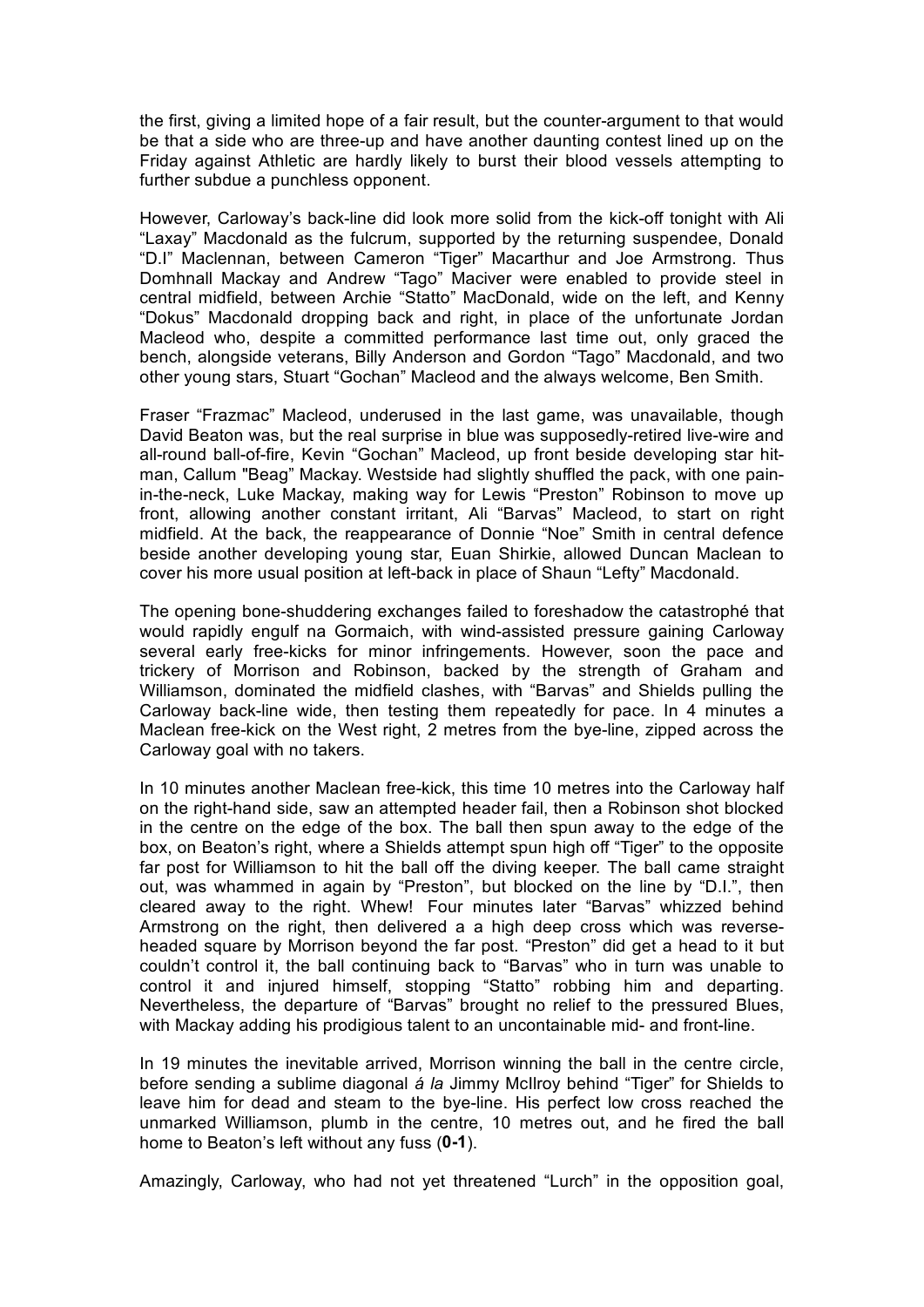had an unexpected chance to equalize immediately, when "Pongo" picked up a slack clearance and forced himself down the right to send across an inviting cross, 16 metres from the line. The squared ball was somehow missed by everyone in the centre and came to a solitary MacDonald inside the left of the Siarach box. He had time to switch off his iPhone and take aim but his right-foot strike was three inches out and thwacked off the top half of "Lurch's" left-hand post, and spun away.

It proved to be costly as immediately Robinson fed Mackay down the right, and he in turn sent Williamson free. He checked and played back to the following Robinson who tricked his way into the right of the Carloway box, only for "Statto" to arrive on his left and come round from behind to tackle and bring him down. No hesitation from the referee and Shields confidently sent Beaton right as he fired the penalty home crisply to his left (**0-2**).

Once again, Carloway had a surprise opportunity to save a game which was in danger of spinning away from them, when an enormous "D.I." free-kick on the Carloway left and just inside West's half caused confusion in the Siarach box. The ball spun loose and Mackay had two stabs at it, 10 metres out by "Lurch's" left-hand post, but force of numbers crowded him out and the ball was booted clear. Again na Gormaich suffered an immediate blow. Neat play on the Siarrach right allowed Campbell to find Robinson and he turned inwards to send Williamson into the right of the Carloway box but Beaton pulled off a brilliant stop, low to his left. The resultant short corner from Maclean came high and deep to find Graham,10 metres out beyond the far post and his high looping reverse-header completely hoodwinked the keeper to drop under the left side of his bar (**0-3**).

Two minutes later na Gormaich had another opportunity to rescue something from the night, when a foul on Mackay delivered a free-kick, dead centre and 20 metres from goal, but "Dokus's" perfectly-flighted right-footer smacked the top of "Lurch's" right-side bar and flew onwards. In 41 minutes Carloway were again punished for their misses when a perfect Campbell cross from the touch-line,18 metres from the West right bye-line, was met by Shields in the centre in front of "Tiger , and though Beaton got his hands to it, its power pushed it high into the net, off the underside of his left-hand bar (**0-4**).

The last few minutes of the half witnessed the collapse of the Carloway midfield and defence and provided the Siarachs with two more opportunities to capitalize. Once again from the centre circle, a Graham defence-splitter allowed "Preston" to glide into the box between "D.I." and Armstrong but Beaton was out like lightning to block his low drive from 16 metres. However, moments later he could do nothing as Shields fed Mackay who sped towards the edge of the box in the centre, cut right off "Laxay" and from 20 metres whipped round to his left to send a sharp right-footer crashing home to the left of the wrong-footed keeper (**0-5**).

## **Half-time: Westside 5 Carloway 0**

The score-line did not flatter the home side. In fact, although the visitors had had some bad luck, the Carloway boys would probably have been happier to undergo a round or two with Anthony Joshua than replay 45 minutes like these. After the penalty award, na Gormaich had simply lost all shape and purpose, and each Siarach surge forward - planned, pacy, and incisive - threatened success. The halftime whistle brought temporary relief, but what could "Windy's" options be for the next 45 minutes? Direct action was necessary. Immediately, the pacy Smith replaced "Tiger', who had had a torrid time trying to contain Shields, while "Beag",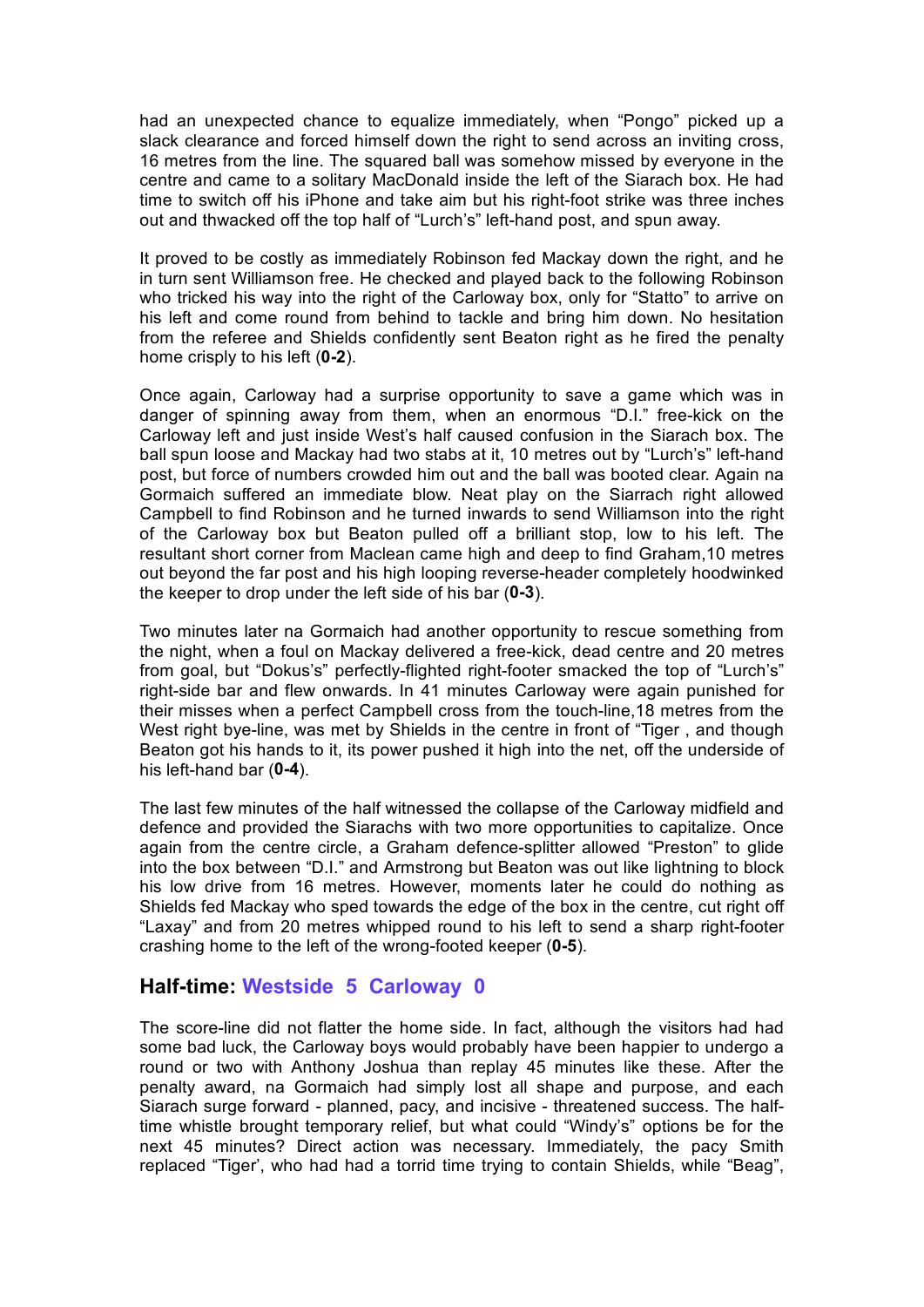who had covered most of the pitch, relentlessly trying to get a decent ball, made way for "Dokus" to move in and forward, and allow Jordan Macleod to test Maclean on the right.

It kind of worked, maybe. Just as had happened in the ABC Semi-Final, Carloway did manage to establish a presence in midfield and get some decent openers forward, mainly to the right, but, of course, one might also suppose that Westside subconsciously relaxed in view of the enormous lead they had built up. Nevertheless, in 54 minutes a short corner on Beaton's right was knocked back out, only for "Preston" to gather it on the edge of the box, 18 metres from goal, and chip the ball over Beaton. However, he then had the bad fortune to see it run along the face of the bar, then be cleared.

Three minutes later another lightning Siarach break down the right saw Morrison send "Preston" into the right of the Blues' box but his instant left-foot strike was pulled low outside Beaton's left-hand post. Moments later, the young-blood was asked to take an early shower after an altercation with "Gochan" but still the Blues could not capitalize on their numerical advantage in a match which was now continually broken by minor fouls, yellow cards, and player injuries.

On the hour a Carloway free-kick, just outside the West box on their left, 22 metres from goal was rebuffed and a "Dokus" strike in reply flew a metre wide from 20 metres in the centre. In 74 minutes na Gormaich's misery was complete when a Siarach break on the left led to a Shields throw-in, midway within the Carloway half, feeding Mackay and he slipped inwards away from Smith and "D.I.", past "Laxay", and then from 16 metres stabbed the ball low under Beaton by the near post **(0-6**).

A minute later another storming West break through the centre ended with Shields slipping the ball to his left to Mackay but his moment of glory to secure a hat-trick went awry when he skied the ball into the Atlantic from the centre edge of the box.

Any hope of a respectable finish with a goal or two departed a minute later with Smith being advised by the referee that his opinions were deeply unwelcome and he should join "Preston". Finally, Martainn Shields might have also grabbed a deserved hat-trick in added-on time when his beautifully-flighted right-foot free-kick from the edge of the box on Beaton's right,16 metres from the bye-line, bounced off the top of the bar and carried on over.

## **Full-time: Westside 6 (5) Carloway 0 (0)**

This really was "*Behold a white horse*" territory for the boys in blue tonight. No wonder most of them looked to the heavens at the final whistle, no doubt searching for that angry god that was frowning on them. "Windy" does not have his problems to seek, the first seeming to be finding a recognised hit-man up front, although if you read "*The Kenny Dalglish Approach to Football Management*", to build a team, you start at the back and move forward.

It's easy to be judgmental after a night like this, commenting on your side's weaknesses, but it has to be remembered that the opposition was a class outfit who are, most likely, destined to move on to a silver-bedecked season, combining as they do that desired mix of experience, youth, creativity, and tactical nous which always promises - and invariably delivers - success. When you are the opposition at this level and meet a trio like Morrison, Mackay, and "Preston", with "Barvas" and Shields wide, it's unlikely you will be able to cope - not for 90 minutes anyway. Problems are often easy to recognize, much more difficult to solve, even to mitigate.